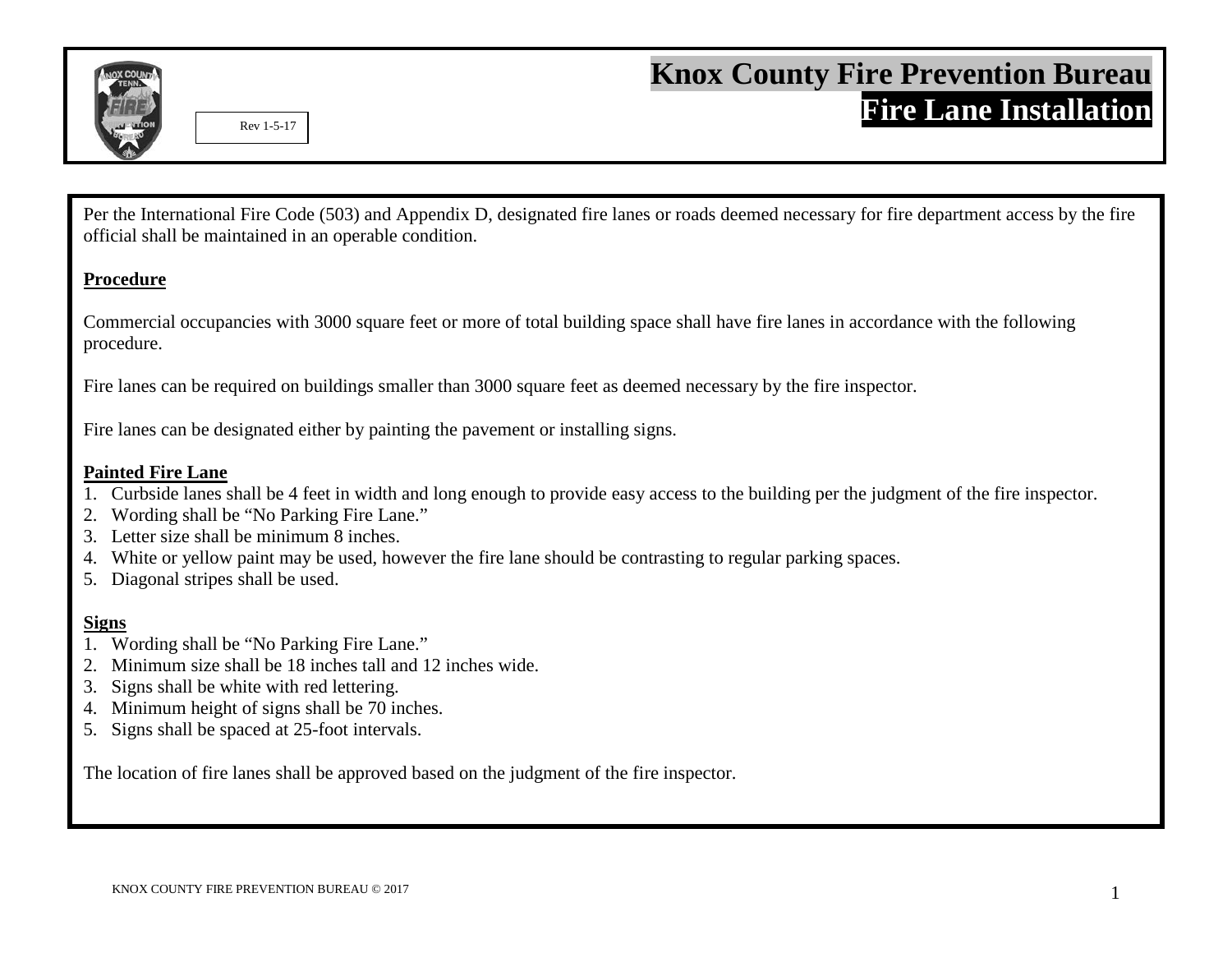

**Example of fire lane for multiple tenant building without drive up parking**